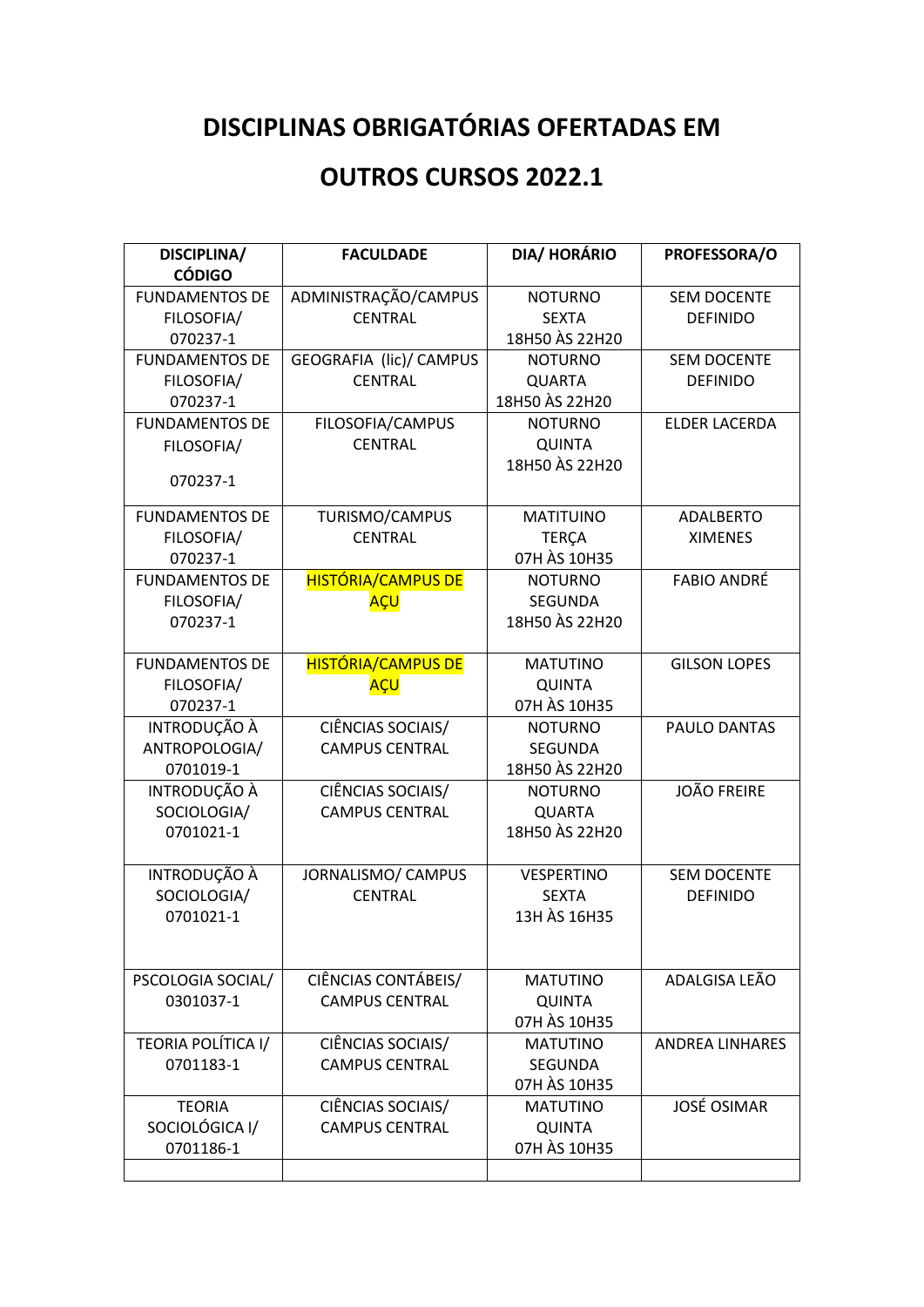## **DISCIPLINAS OPTATIVAS OFERTADAS EM OUTROS CURSOS**

| DISCIPLINA/               | <b>FACULDADE</b>         | <b>DIA/HORÁRIO</b> | PROFESSORA/O           |
|---------------------------|--------------------------|--------------------|------------------------|
| <b>CÓDIGO</b>             |                          |                    |                        |
| <b>FUNDAMENTOS DE</b>     | DIREITO/CAMPUS           | <b>NOTURNO</b>     | <b>JOSAILTON</b>       |
| FILOSFIA E ÉTICA          | <b>CENTRAL</b>           | <b>QUARTA</b>      | <b>FERNANDES</b>       |
| 0702053-1                 |                          | 18H50 ÀS 22H20     |                        |
|                           |                          |                    |                        |
| ARGUMENTAÇÃO/             | LINGUA INGLESA/CAMPUS    | <b>MATUTINO</b>    | <b>DIVA SANTOS</b>     |
|                           | <b>CENTRAL</b>           | <b>SEXTA</b>       |                        |
| 0401042-1                 |                          | 07H ÀS 8H40        |                        |
|                           |                          |                    |                        |
| ARGUMENTAÇÃO/             | LINGUA ESPANHOLA         | <b>VESPERTINO</b>  | <b>DEUSDETE JUNIOR</b> |
|                           | /CAMPUS CENTRAL          | <b>TERÇA</b>       |                        |
| 0401042-1                 |                          | 14H AS16H35        |                        |
| ARGUMENTAÇÃO/             | LINGUA PORTUGUESA/       | <b>NOTURNO</b>     | JAMMARA DE SÁ          |
|                           | <b>CAMPUS CENTRAL</b>    | <b>QUINTA</b>      |                        |
| 0401042-1                 |                          | 18H50 AS 20H30     |                        |
|                           |                          |                    |                        |
| <b>CIÊNCIA POLÍTICA E</b> | <b>DIREITOS / CAMPUS</b> | <b>NOTURNO</b>     | <b>VERUSKA GÓIS</b>    |
| <b>TEORIA DO</b>          | <b>CENTRAL</b>           | <b>QUINTA</b>      |                        |
| ESTADO/ 0901123-1         |                          | 18H50 ÀS 22H20     |                        |
|                           |                          |                    |                        |
| <b>CULTURA</b>            | RADIO, TV E              | <b>MATUTINO</b>    | <b>ALUIZIO LINS</b>    |
| BRASILEIRA/               | INTERNET/CAMPUS          | <b>TERÇA</b>       |                        |
| 0701086-1                 | <b>CENTRAL</b>           | 07H ÀS 10H35       |                        |
| <b>CULTURA</b>            | JORNALISMO/ CAMPUS       | <b>VESPERTINO</b>  | <b>ALUIZIO LINS</b>    |
| BRASILEIRA/               | <b>CENTRAL</b>           | <b>TERÇA</b>       |                        |
| 0701088-1                 |                          | 13H ÀS 16H35       |                        |
| <b>DIREITOS</b>           | DIREITO/ CAMPUS          | <b>NOTURNO</b>     | <b>GIONAVI CHAVES</b>  |
| HUMANOS/                  | <b>CENTRAL</b>           | <b>QUARTA</b>      |                        |
| 0901061-1                 |                          | 18H50 ÀS 22H20     |                        |
| DESENVOLVIMENTO           | CIÊNCIAS ECÔNOMICAS/     | <b>MATUTINO</b>    | <b>FRANCISCO MELO</b>  |
| SÓCIO-                    | <b>CAMPUS CENTRAL</b>    | <b>QUINTA</b>      |                        |
| ECONÔMICO/                |                          | 07H ÀS 10H35       |                        |
| 0101009-1                 |                          |                    |                        |
|                           |                          |                    |                        |
| <b>DIREITO DA</b>         | DIREITO/ CAMPUS          | <b>MATUTINO</b>    | <b>EDGLEUSON</b>       |
| CRIANÇA E DO              | <b>CENTRAL</b>           | <b>QUARTA</b>      | <b>RODRIGUES</b>       |
| ADOLESCENTE/              |                          | 07H ÀS 10H35       |                        |
| 091044-1                  |                          |                    |                        |
| <b>LINGUA BRASILEIRA</b>  | LINGUA INGLESA/          | <b>NOTURNO</b>     | ANA ELÍLIA             |
| DE SINAIS/                | <b>CAMPUS CENTRAL</b>    | <b>TERÇA</b>       |                        |
| 0401089-1                 |                          | 18H50 ÀS 22H20     |                        |
| LINGUA BRASILEIRA         | PEDAGOGIA/ CAMPUS        | <b>MATUTINO</b>    | <b>SEM DOCENTE</b>     |
| DE SINAIS/                | <b>CENTRAL</b>           | <b>SEXTA</b>       | <b>DEFINIDO</b>        |
| 0401089-1                 |                          | 07H ÀS 10H35       |                        |
|                           |                          |                    |                        |